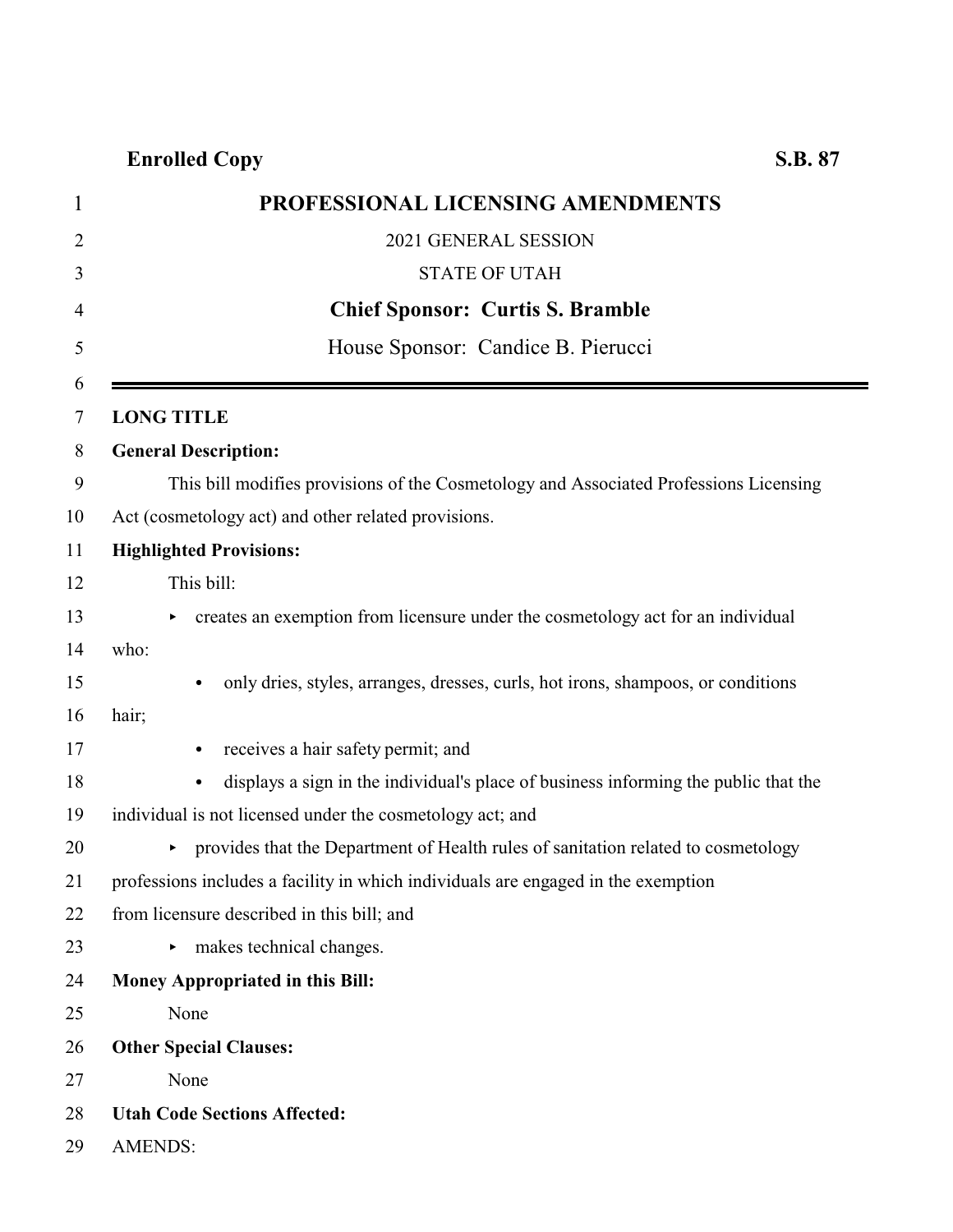<span id="page-1-0"></span>

|    | S.B. 87<br><b>Enrolled Copy</b>                                                                  |
|----|--------------------------------------------------------------------------------------------------|
| 30 | 26-15-2, as last amended by Laws of Utah 2007, Chapter 25                                        |
| 31 | 58-11a-304, as last amended by Laws of Utah 2020, Chapter 339                                    |
| 32 |                                                                                                  |
| 33 | Be it enacted by the Legislature of the state of Utah:                                           |
| 34 | Section 1. Section 26-15-2 is amended to read:                                                   |
| 35 | 26-15-2. Minimum rules of sanitation established by department.                                  |
| 36 | The department shall establish and enforce, or provide for the enforcement of minimum            |
| 37 | rules of sanitation necessary to protect the public health. Such rules shall include, but not be |
| 38 | limited to, rules necessary for the design, construction, operation, maintenance, or expansion   |
| 39 | of:                                                                                              |
| 40 | (1) restaurants and all places where food or drink is handled, sold or served to the             |
| 41 | public;                                                                                          |
| 42 | (2) public swimming pools;                                                                       |
| 43 | (3) public baths including saunas, spas, massage parlors, and suntan parlors;                    |
| 44 | (4) public bathing beaches;                                                                      |
| 45 | (5) schools which are publicly or privately owned or operated;                                   |
| 46 | (6) recreational resorts, camps, and vehicle parks;                                              |
| 47 | amusement parks and all other centers and places used for public gatherings;<br>(7)              |
| 48 | (8) mobile home parks and highway rest stops;                                                    |
| 49 | (9) construction or labor camps;                                                                 |
| 50 | (10) jails, prisons and other places of incarceration or confinement;                            |
| 51 | (11) hotels and motels;                                                                          |
| 52 | (12) lodging houses and boarding houses;                                                         |
| 53 | (13) service stations;                                                                           |
| 54 | (14) barbershops and beauty shops[;], including a facility in which one or more                  |
| 55 | individuals are engaged in:                                                                      |
| 56 | (a) any of the practices licensed under Title 58, Chapter 11a, Cosmetology and                   |
| 57 | Associated Professions Licensing Act; or                                                         |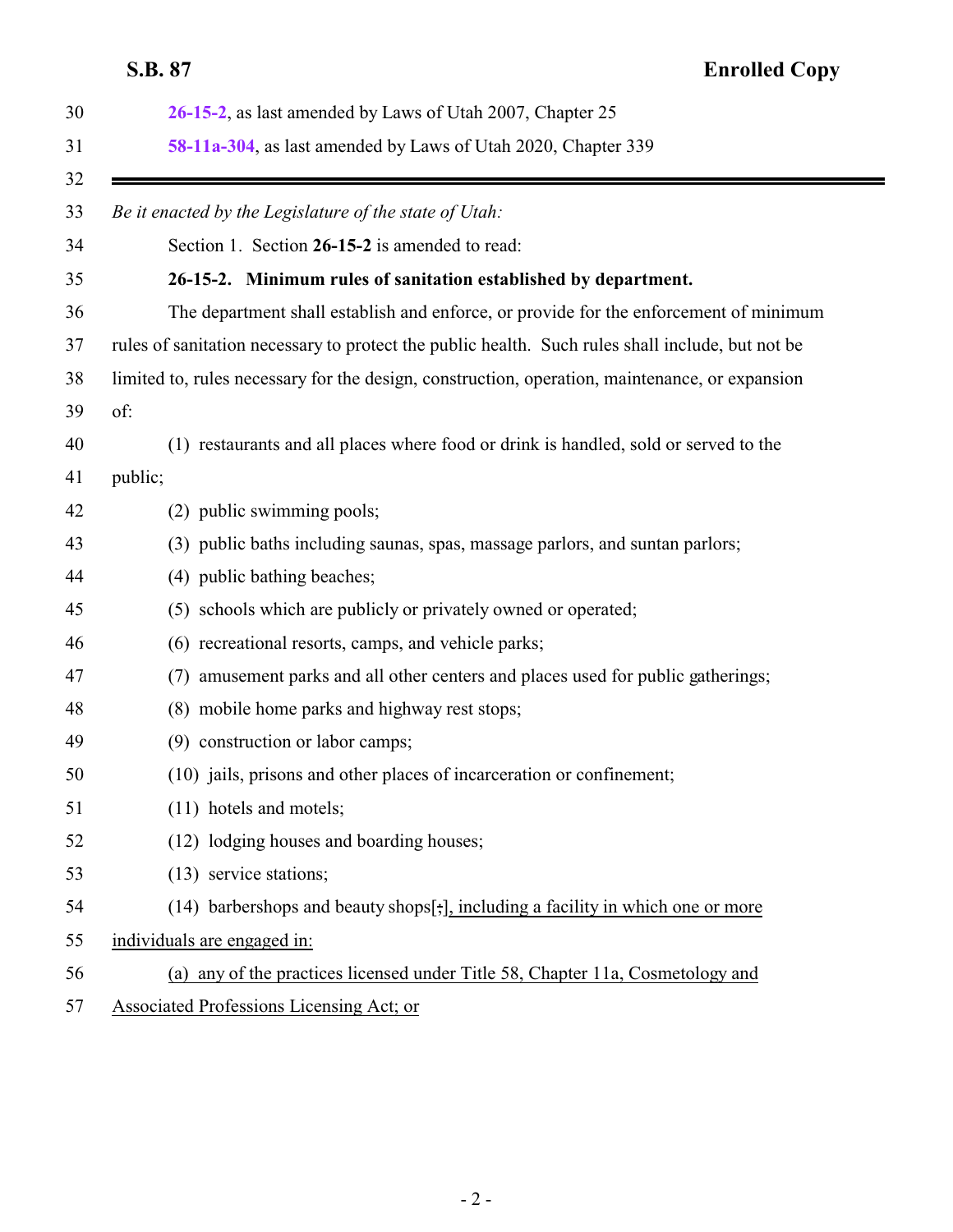# <span id="page-2-0"></span>**Enrolled Copy S.B. 87**

| 58 | (b) styling hair in accordance with the exemption from licensure described in Section            |
|----|--------------------------------------------------------------------------------------------------|
| 59 | $58-11a-304(13);$                                                                                |
| 60 | (15) physician and dentist offices;                                                              |
| 61 | (16) public buildings and grounds;                                                               |
| 62 | (17) public conveyances and terminals; and                                                       |
| 63 | (18) commercial tanning facilities.                                                              |
| 64 | Section 2. Section 58-11a-304 is amended to read:                                                |
| 65 | 58-11a-304. Exemptions from licensure.                                                           |
| 66 | In addition to the exemptions from licensure in Section $58-1-307$ , the following persons       |
| 67 | may engage in the practice of barbering, cosmetology/barbering, hair design, esthetics,          |
| 68 | master-level esthetics, electrology, or nail technology without being licensed under this        |
| 69 | chapter:                                                                                         |
| 70 | (1) a person licensed under the laws of this state to engage in the practice of medicine,        |
| 71 | surgery, osteopathy, or chiropractic when engaged in the practice of the profession for which    |
| 72 | they are licensed;                                                                               |
| 73 | (2) a commissioned physician or surgeon serving in the armed forces of the United                |
| 74 | States or another federal agency;                                                                |
| 75 | (3) a registered nurse, undertaker, or mortician licensed under the laws of this state           |
| 76 | when engaged in the practice of the profession for which the person is licensed;                 |
| 77 | (4) a person who visits the state to engage in instructional seminars, advanced classes,         |
| 78 | trade shows, or competitions of a limited duration;                                              |
| 79 | (5) a person who engages in the practice of barbering, cosmetology/barbering, hair               |
| 80 | design, esthetics, master-level esthetics, electrology, or nail technology without compensation; |
| 81 | (6) a person instructing an adult education class or other educational program directed          |
| 82 | toward persons who are not licensed under this chapter and that is not intended to train persons |
| 83 | to become licensed under this chapter, provided:                                                 |
| 84 | (a) an attendee receives no credit toward educational requirements for licensure under           |
| 85 | this chapter;                                                                                    |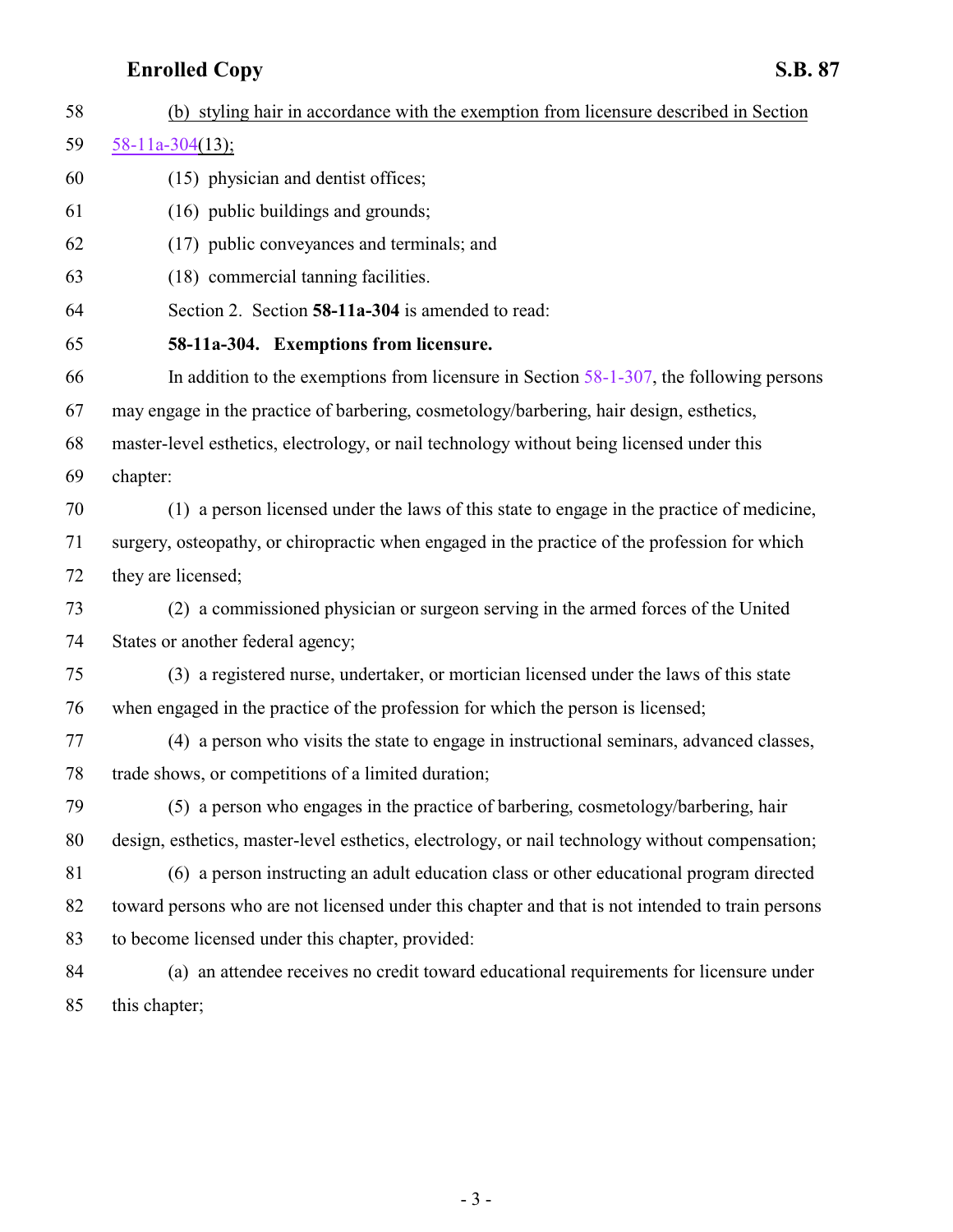### **S.B. 87 Enrolled Copy**

- (b) the instructor informs each attendee in writing that taking such a class or program will not certify or qualify the attendee to perform a service for compensation that requires licensure under this chapter; and
- 

(c) (i) the instructor is properly licensed; or

(ii) the instructor receives no compensation;

 (7) a person providing instruction in workshops, seminars, training meetings, or other educational programs whose purpose is to provide continuing professional development to licensed barbers, cosmetologists/barbers, hair designers, estheticians, master estheticians, electrologists, or nail technicians;

 (8) a person enrolled in a licensed barber, cosmetology/barber, or hair design school when participating in an on the job training internship under the direct supervision of a licensed barber, cosmetologist/barber, or hair designer upon completion of a basic program under the standards established by rule by the division in collaboration with the board;

 (9) a person enrolled in an approved apprenticeship pursuant to Section [58-11a-306](http://le.utah.gov/UtahCode/SectionLookup.jsp?section=58-11a-306&session=2021GS); (10) an employee of a company that is primarily engaged in the business of selling

 products used in the practice of barbering, cosmetology/barbering, hair design, esthetics, master-level esthetics, electrology, or nail technology when demonstrating the company's products to a potential customer, provided the employee makes no representation to a potential customer that attending such a demonstration will certify or qualify the attendee to perform a service for compensation that requires licensure under this chapter;

(11) a person who:

 (a) is qualified to engage in the practice of barbering, cosmetology/barbering, hair design, esthetics, master-level esthetics, electrology, or nail technology in another jurisdiction as evidenced by licensure, certification, or lawful practice in the other jurisdiction;

(b) is employed by, or under contract with, a motion picture company; and

- (c) engages in the practice of barbering, cosmetology/barbering, hair design, esthetics, master-level esthetics, electrology, or nail technology in the state:
- (i) solely to assist in the production of a motion picture; and